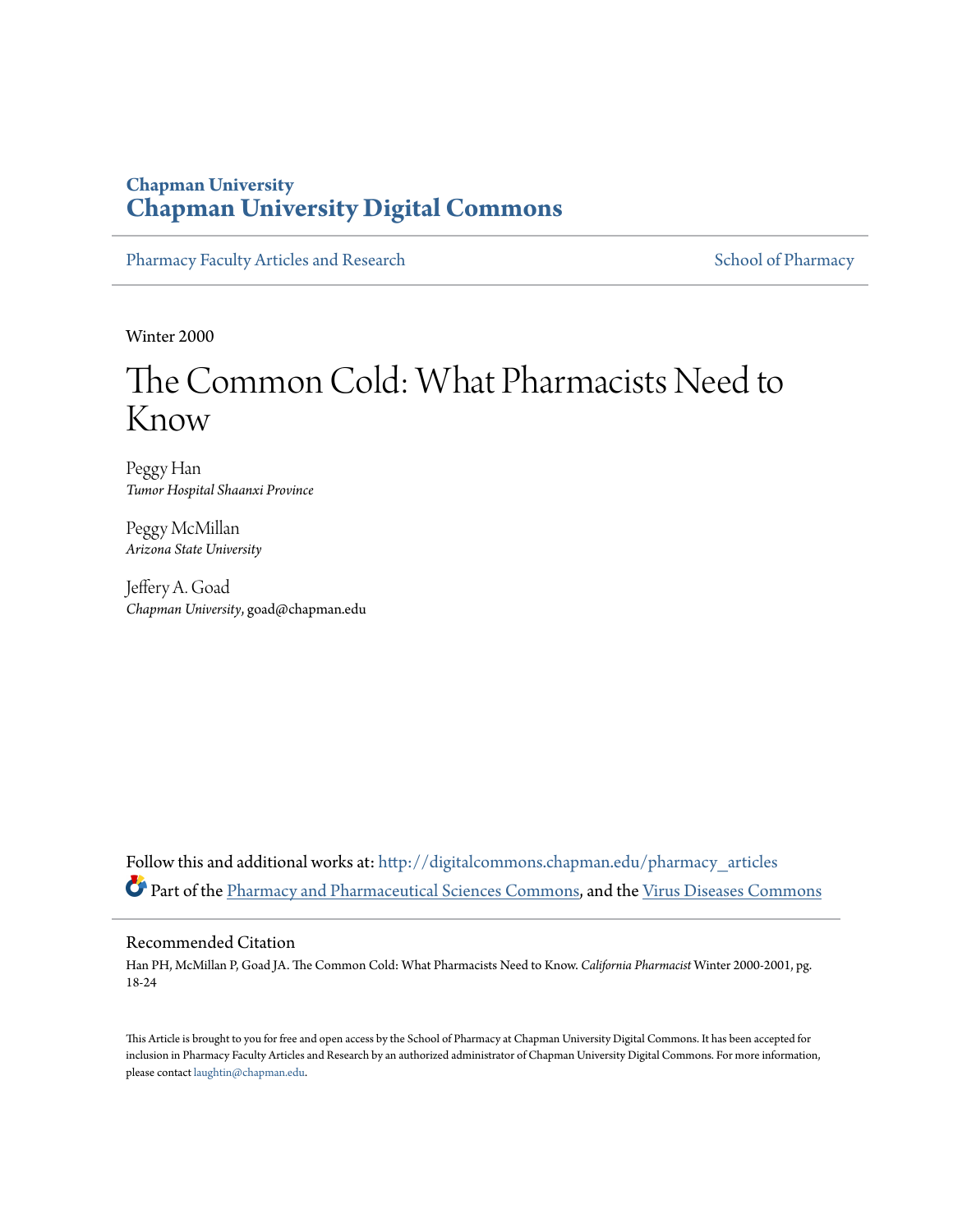# The Common Cold: What Pharmacists Need to Know

#### **Comments**

This article was originally published in *[California Pharmacist](http://www.cpha.com/Communications/California-Pharmacist-Journal)*, in winter 2000-2001.

#### **Copyright**

California Pharmacists Association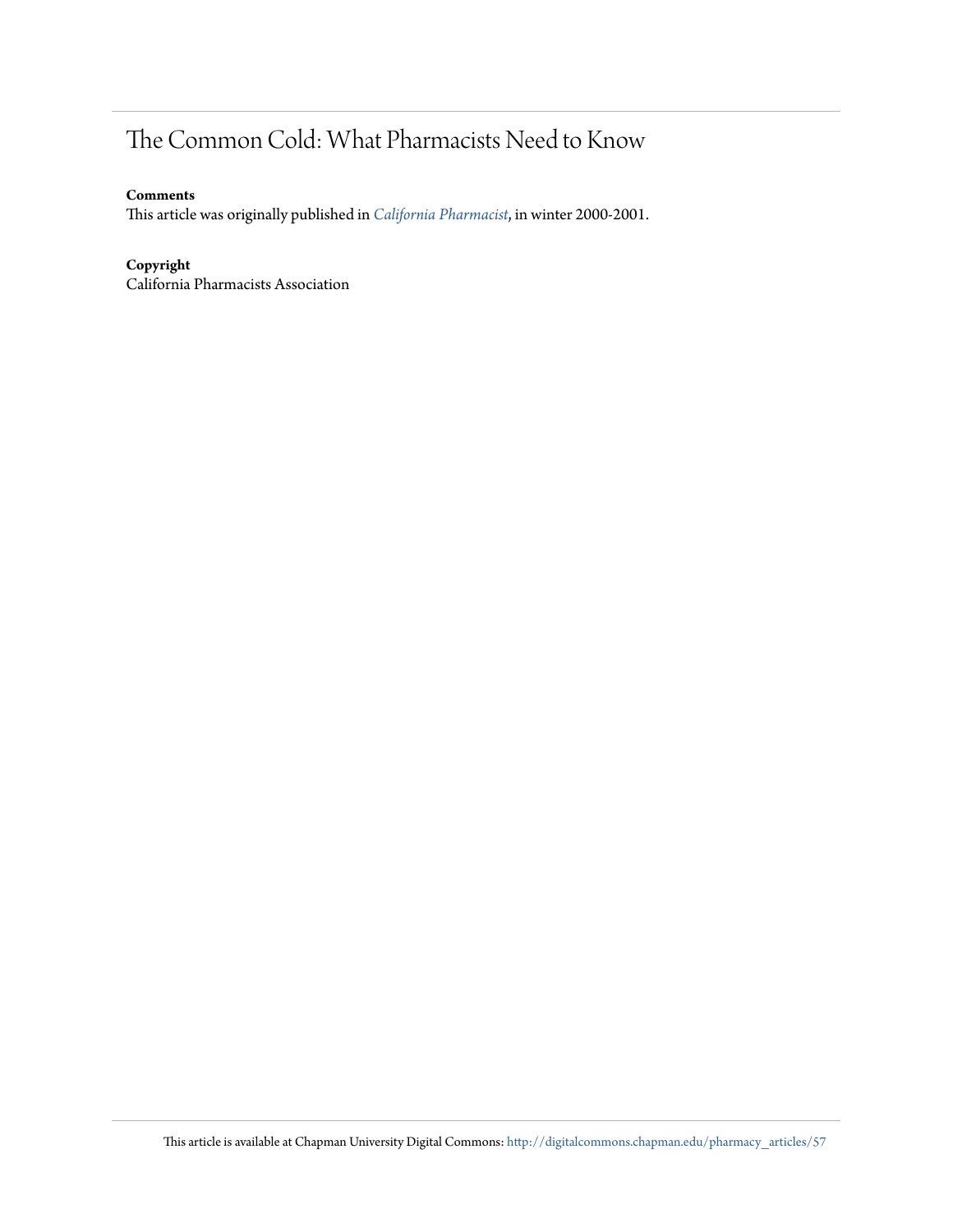#### **The Common Cold: What Pharmacists Need to Know**

**Peggy Han, Pharm.D., Peggy McMillan, Pharm.D., Jeffery A. Goad, Pharm.D., BCPS University of Southern California, School of Pharmacy**

Respiratory tract infections are the most common type of infectious disease in the United States, with the common cold being the second most frequent cause of this type of infection.<sup>1</sup> Children under five years of age experience four to nine episodes of upper respiratory tract infections (URTI) per year, while children aged five to nine have an annual frequency of four to six episodes. Incidence of URTIs in children increase as they are exposed to more people, particularly other children in childcare facilities.<sup>2,3,4</sup> Adults have fewer colds, only about one to two per year. The morbidity associated with the common cold has a major impact on the health care budget. The total costs associated with the common cold are estimated to be approximately \$24 billion dollars per year. This includes both direct and indirect costs, such as expenditures for drugs or treatments to relieve symptoms, lost days of work, and decreased productivity.<sup>5</sup> Specifically, an estimated 23 million days of work are lost each year, which is an average of almost 7 days per person in the  $U.S.^6$ 

#### *Etiology*

The leading cause of the common cold is the rhinovirus, which is responsible for more than 30% of all colds and consists of over 100 serotypes. Additionally, coronavirus is the second leading cause of colds and accounts for about one-fifth of this type of infection.7,8 Influenza is another type of respiratory tract virus, but it is not a cause of the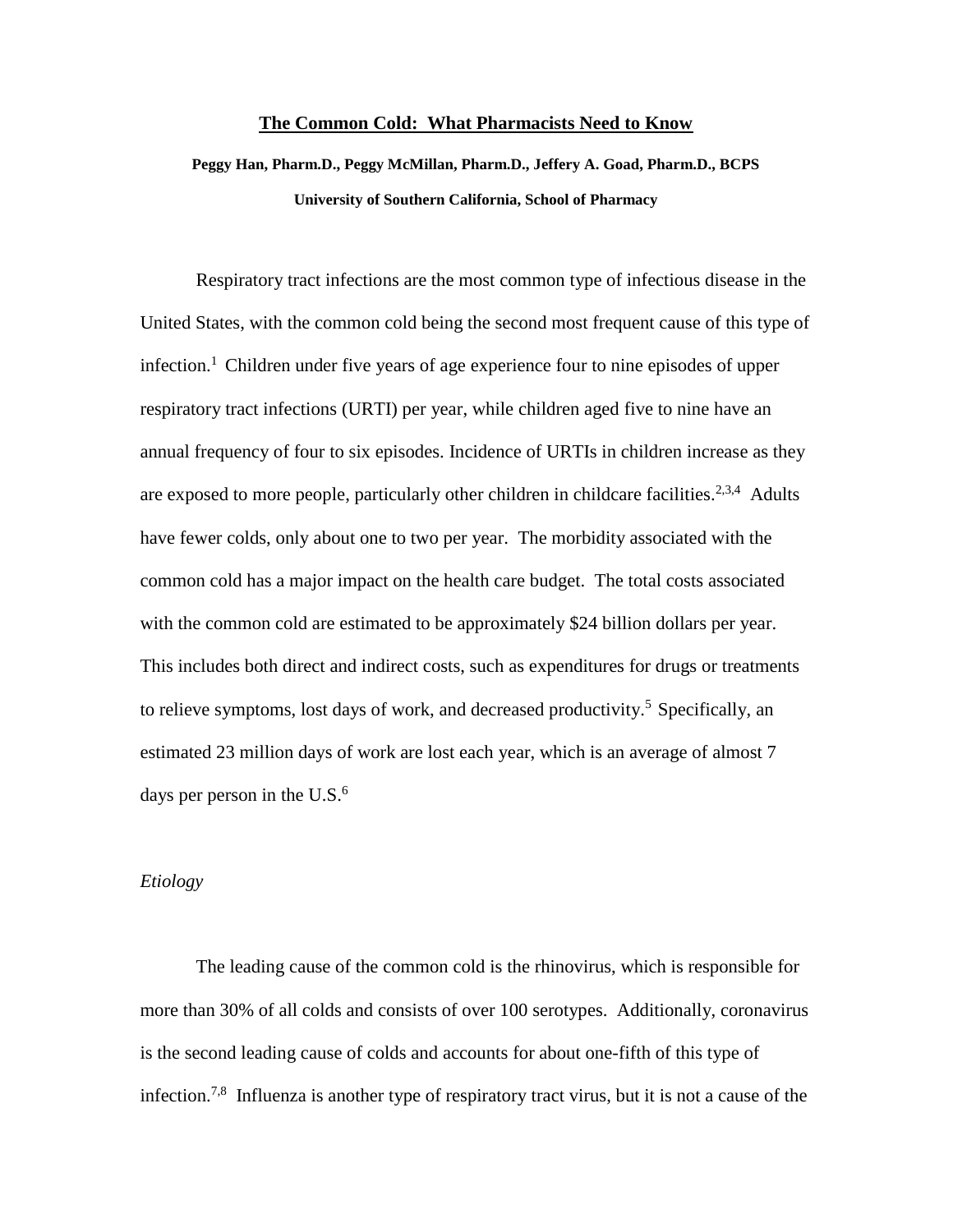common cold. Other viruses that cause cold symptoms include respiratory synctial virus (RSV) and parainfluenza. In adults, these viruses often cause a mild self-limiting disease, but in infants with underlying pulmonary or cardiac problems, RSV can lead to death. Contrary to popular belief, a cold environment does not increase the risk of contracting the common cold. Another common myth is that people with a weakened immune system are more likely to develop a cold compared to healthy people. In fact, the opposite may be true. Healthy people are more likely to be symptomatic from a cold because they can mount a better cytokine response than immunocompromised individuals.

#### *Pathophysiology*

Modes of cold virus transmission include inhalation by airborne nasal droplets, ingestion of saliva directly or indirectly from sharing food or drink, and direct contact with an infected individual followed by rubbing the nose or eyes. Smoking and psychologic stress may increase susceptibility to viral upper respiratory infections. Once infected with a cold virus, individuals can be asymptomatic for approximately 48 to 72 hours during the viral incubation period. Although individuals may be asymptomatic during the incubation period, they may still be contagious. Inflammatory mediators, including histamine, kinins, and interleukins, are released in the nasal passages. Host responses to these mediators cause rhinitis, nasal secretions, nasal congestion, sneezing, sore throat, and cough. Nasal secretions may contain virus for up to one week after the overt symptoms of the cold are gone.<sup>9</sup>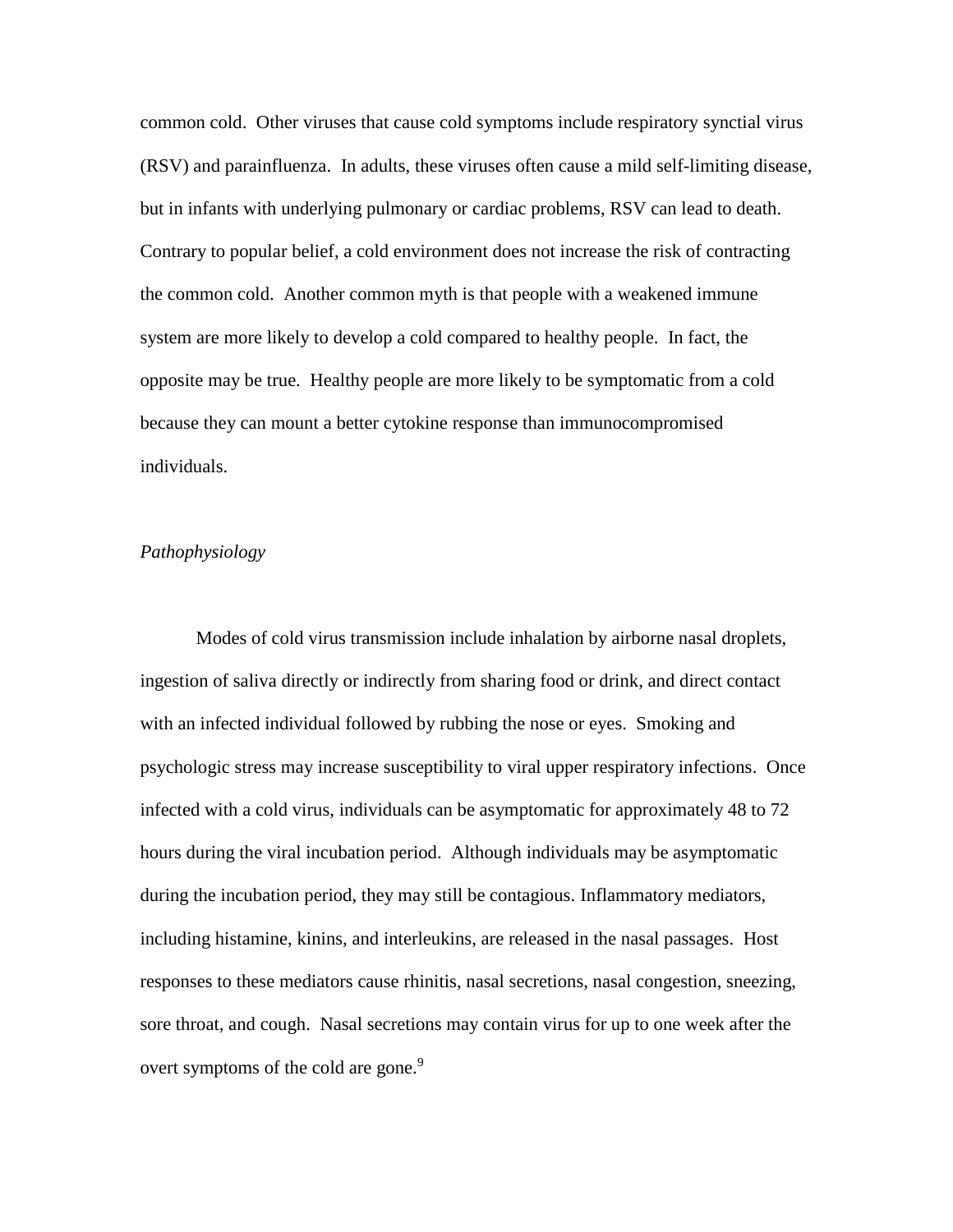#### *Patient Assessment*

The initial symptom of the common cold is generally a sore throat, followed by nasal symptoms, watering eyes, sneezing, and then cough. These symptoms are usually self-limiting, and resolve within 1-2 weeks regardless of treatment. The key to differentiating between a cold, the flu, and a bacterial infection is to assess the symptoms. (Table 1) For example, an abrupt onset of fever and chills without sneezing or itchy eyes is most likely the flu.

#### *Treatment Options*

Since there is no cure for the common cold, all treatment modalities are aimed at alleviating symptoms. In addition to any pharmacologic treatment that is instituted, nonpharmacologic measures should always be considered. These include rest and maintaining adequate fluid intake. Humidifiers or vaporizers may also be useful to alleviate symptoms. (Table 2)

#### *Pharmacologic Treatment*

When helping the patient select an appropriate product, the pharmacist should not overlook the value of the patient's prior OTC use and experience. Past product use may be obtained from the patient profile or a quick interview with the patient.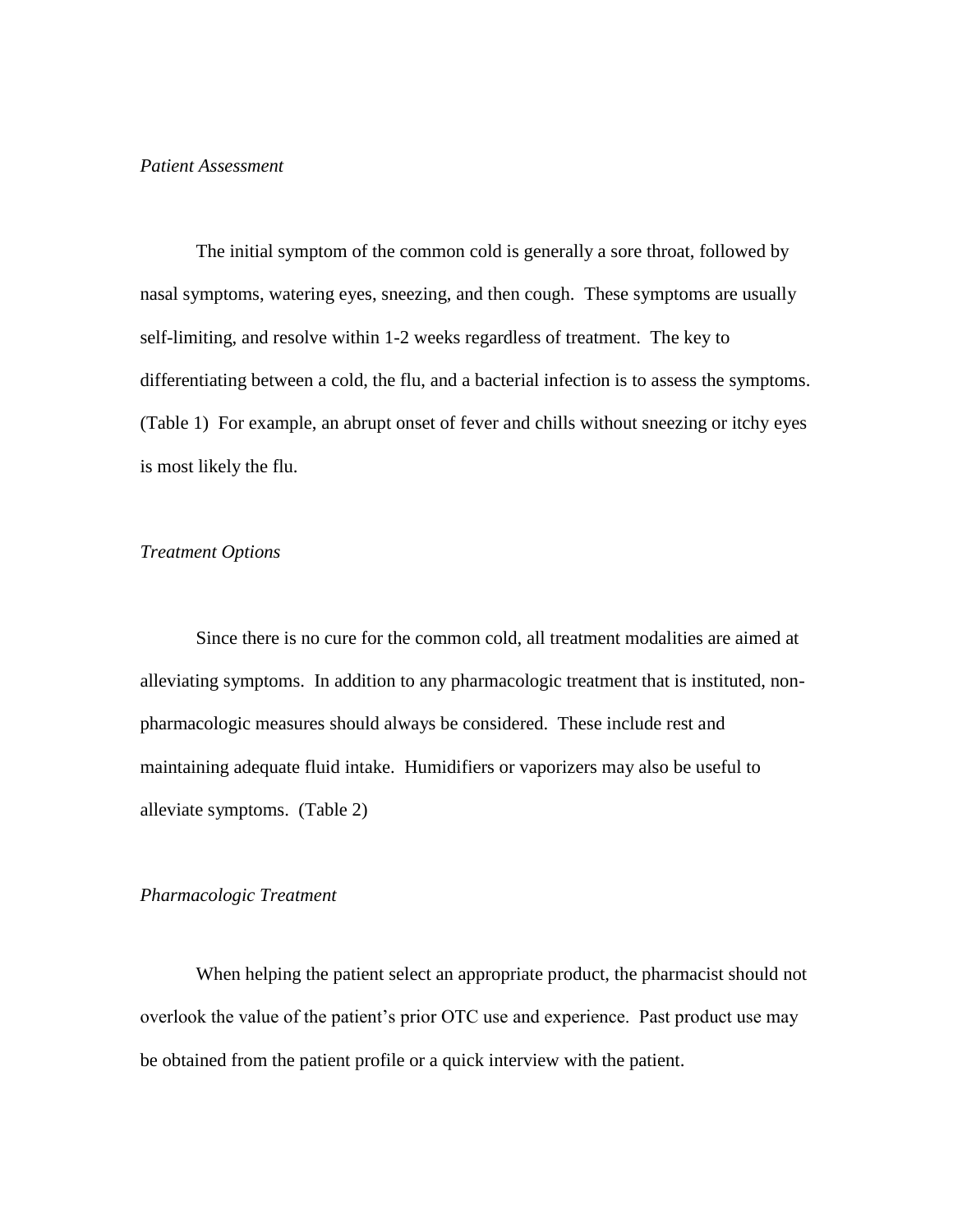#### **Analgesics/Antipyretics – Fever, Sore Throat, Aches/Pains**

While patients may complain of feeling feverish, high fevers are rarely seen in patients with the common cold, and, if a fever persists, the patient should be referred to a physician. Some patients, however, may experience slightly elevated temperatures or mild myalgia, which may be relieved with OTC analgesics or antipyretics. While all the OTC products are effective for these symptoms, the choice of acetaminophen, aspirin, or an NSAID depends on the age of the patient and the presence of any co-existing diseases or drug therapies. For example, children should not take aspirin while they have a viral infection due to the potential for Reye's Syndrome.

The irritated or sore throat that frequently accompanies the common cold may result from local inflammatory mediators. Unless contraindicated, NSAIDS may be preferred over acetaminophen or regular dose aspirin. In patients with colds, experimental evidence suggests that acetaminophen and aspirin lower serum neutralizing antibody titers and increase the duration of viral shedding in nasal secretions.<sup>10</sup> In addition, OTC lozenges, gargles, and sprays containing topical anesthetics, such as benzocaine, dyclonine, and phenol, may be used every 3-4 hours for temporary, symptomatic relief of a sore throat.

#### **Decongestants – Nasal/Ocular Congestion**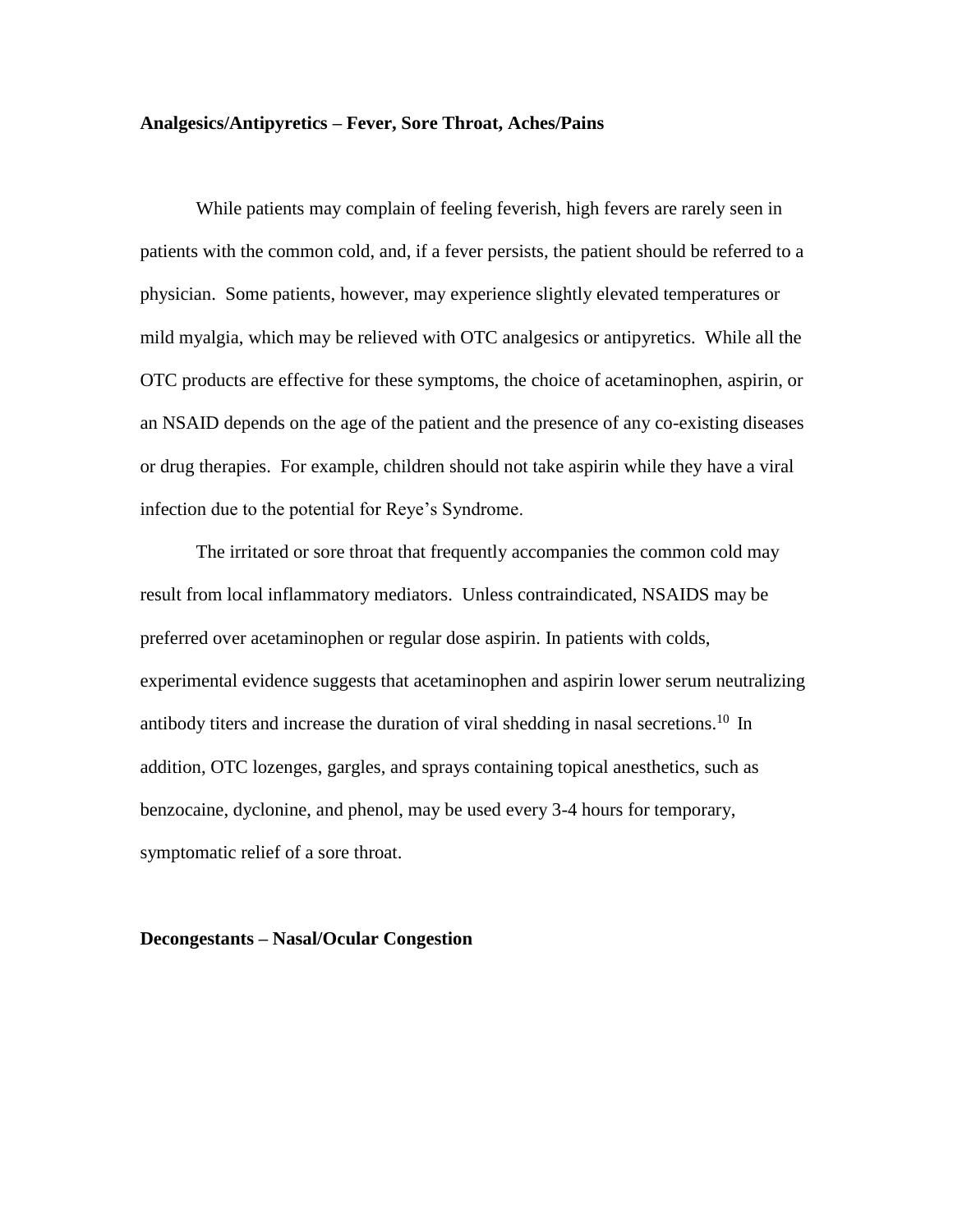Decongestants are the mainstay of treatment for the common cold. They are alpha-adrenergic agonists which constrict blood vessels throughout the body, particularly the nasal and ocular vasculature.

Decongestants may be given orally or topically, including both intranasal and ophthalmic preparations (Table 2). Topical decongestants are minimally absorbed, decreasing the incidence of systemic side effects. Drainage into the stomach may occur when excess drops are applied to the nose (nasopharynx to the stomach) or eyes (nasolacrimal duct to the nasopharynx to the stomach), resulting in systemic absorption. Rebound congestion (Rhinitis Medicamentosa), manifesting as increased nasal congestion after decongestant cessation, may occur after only three days of use. This phenomenon is more common with shorter acting topical decongestants than longer acting agents.

Systemic decongestants, such as pseudoephedrine and phenylpropanolamine, constrict the alpha adrenergic vascular beds and stimulate the central nervous system. Cardiac side effects include increased blood pressure, increased heart rate, and palpitations. Nervousness, irritability, restlessness, and insomnia may also occur. Diseases potentially aggravated by decongestants include high blood pressure, heart disease, diabetes mellitus, hyperthyroidism, benign prostatic hyperplasia, and angleclosure glaucoma. In addition, decongestants are contraindicated in patients taking monoamine oxidase inhibitors (MAOIs), which may further intensify the alphaadrenergic effects of the decongestants. Therefore, when selecting a decongestant, pharmacists should question patients about the presence of concomitant diseases and the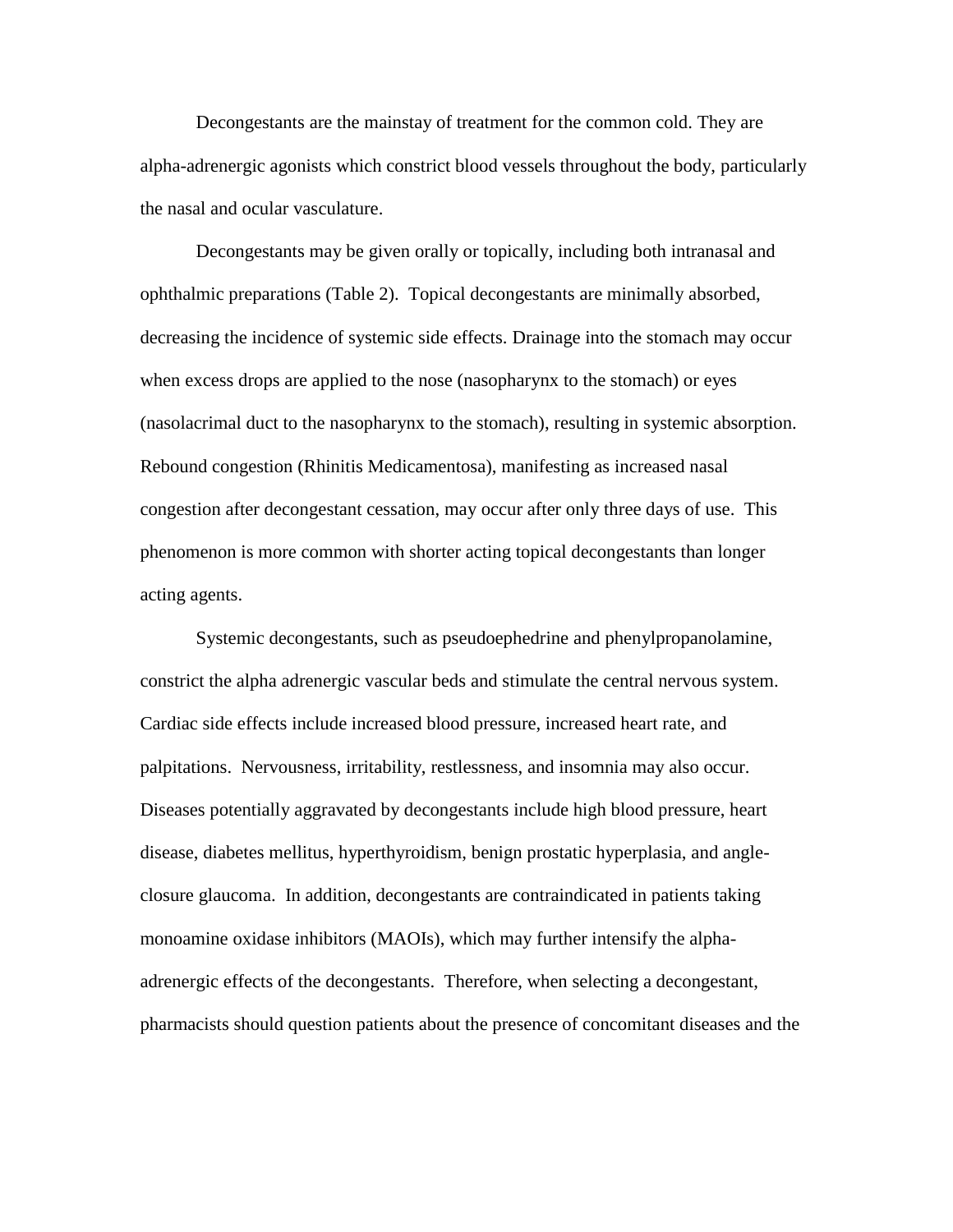use of other medications. An understanding of decongestant effects on various organ systems will aid in determining precautions and contraindications (Table 3).

The OTC decongestants are all Category C agents and, therefore, should be used during pregnancy only if the potential benefit justifies the potential risk to the fetus. Additionally, lactating women should use decongestants with caution since it is unknown how much is excreted into breast milk following topical or systemic administration.<sup>11</sup> Topical saline drops are very safe and may be used in place of topical decongestants in pregnancy, lactation, and in infancy.

#### **Expectorants/Mucolytics/Antitussives - Cough**

The common cold can cause either a dry, hacking cough or a productive cough that results in the expectoration of sputum. A productive cough is the mechanism by which the body clears the lungs and airways of unwanted materials.

Nonprescription cough products contain expectorants, such as guaifenesin, or cough suppressants, such as dextromethorphan. Expectorants may thin sputum, increase volume, and facilitate expulsion. Guaifenesin is thought to expel respiratory tract secretions by reflex gastric stimulation. In 1992, the FDA warned against the use of OTC expectorants in children under 12 years of age if there is a persistent or chronic cough, such as occurs with asthma, or if the cough is accompanied by excessive mucus. The key to successful use of guaifenesin is to drink plenty of fluids to lower the viscosity of the sputum and aid in expectoration.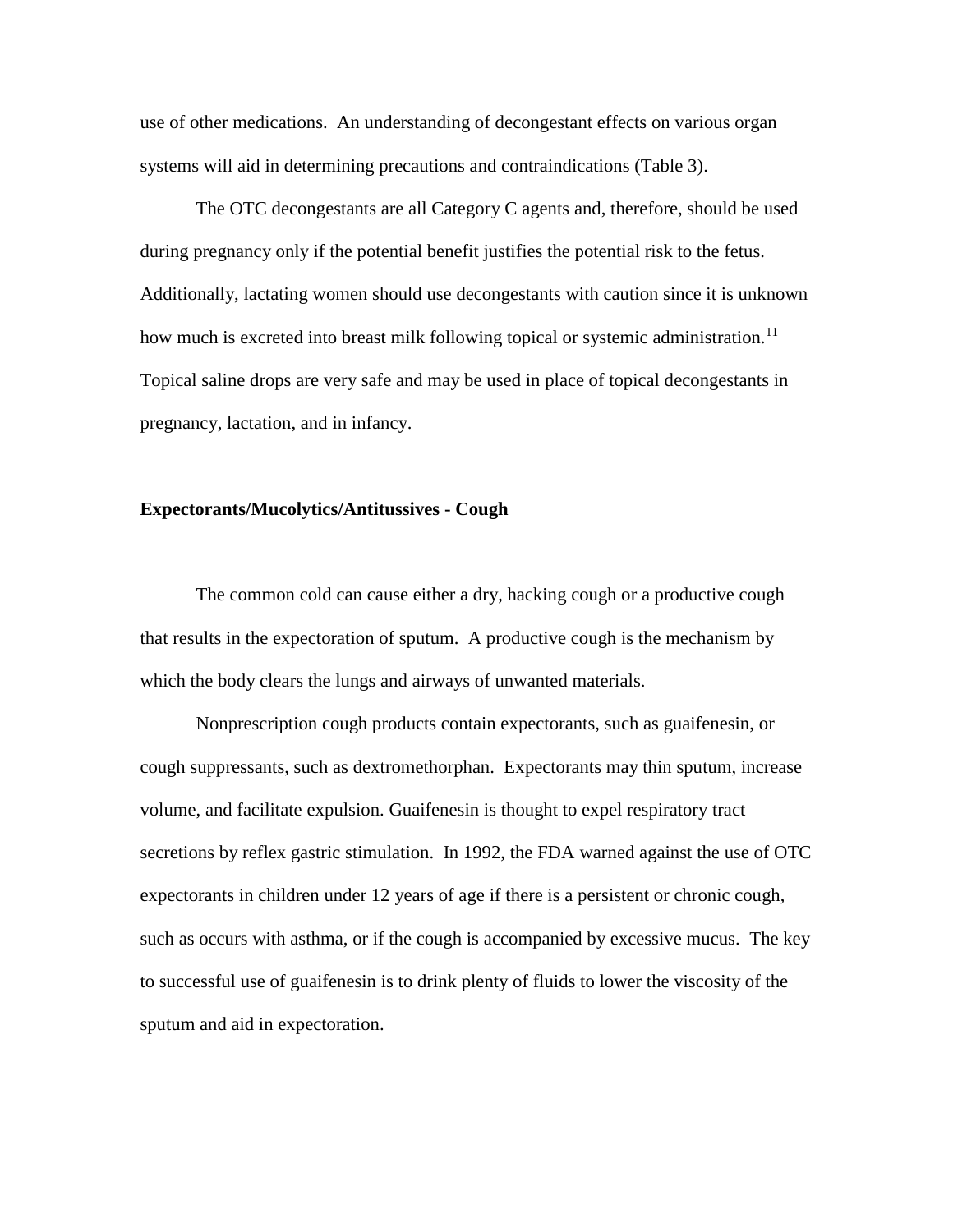Antitussives, which inhibit or suppress the act of coughing, are most effective for dry coughs. Centrally acting agents suppress the medullary centers of the brain, decrease the sensitivity of respiratory system cough receptors, or interrupt the transmission of cough impulses. If they are given to a patient with a productive cough, more mucus is retained and may ultimately result in pneumonia.<sup>12</sup> Dextromethorphan, an isomer of levorphanol, is generally well tolerated at therapeutic dosages, however drowsiness and GI upset may occur. While at recommended doses addiction potential is low, doses exceeding 120 mg can result euphoria with bizarre behavior as a result of its opiate and phencyclidine (PCP) activities.<sup>13</sup> In addition, concomitant use with monoamine oxidase inhibitors is not recommended due to the potential for hypertensive crisis.

#### *Zinc*

One of the most controversial and popular natural remedies for the common cold is zinc. Zinc lozenges and lollipops are widely available in pharmacies and supermarkets. Of ten randomized, controlled studies of zinc lozenges for the common cold, five showed positive results and five showed negative results.<sup>14</sup> The exact mechanism of action of zinc is unclear, but it may inhibit viral binding to epithelial cells in the upper respiratory tract

Past clinical trials do not consistently support the efficacy of zinc gluconate lozenges to treat the common cold. The formulation of the lozenge, though, appears to be important because the addition of citric acid or tartaric acid in some preparations may actually reduce efficacy by chelating the zinc ion.<sup>15</sup> The benefit appears to be maximal if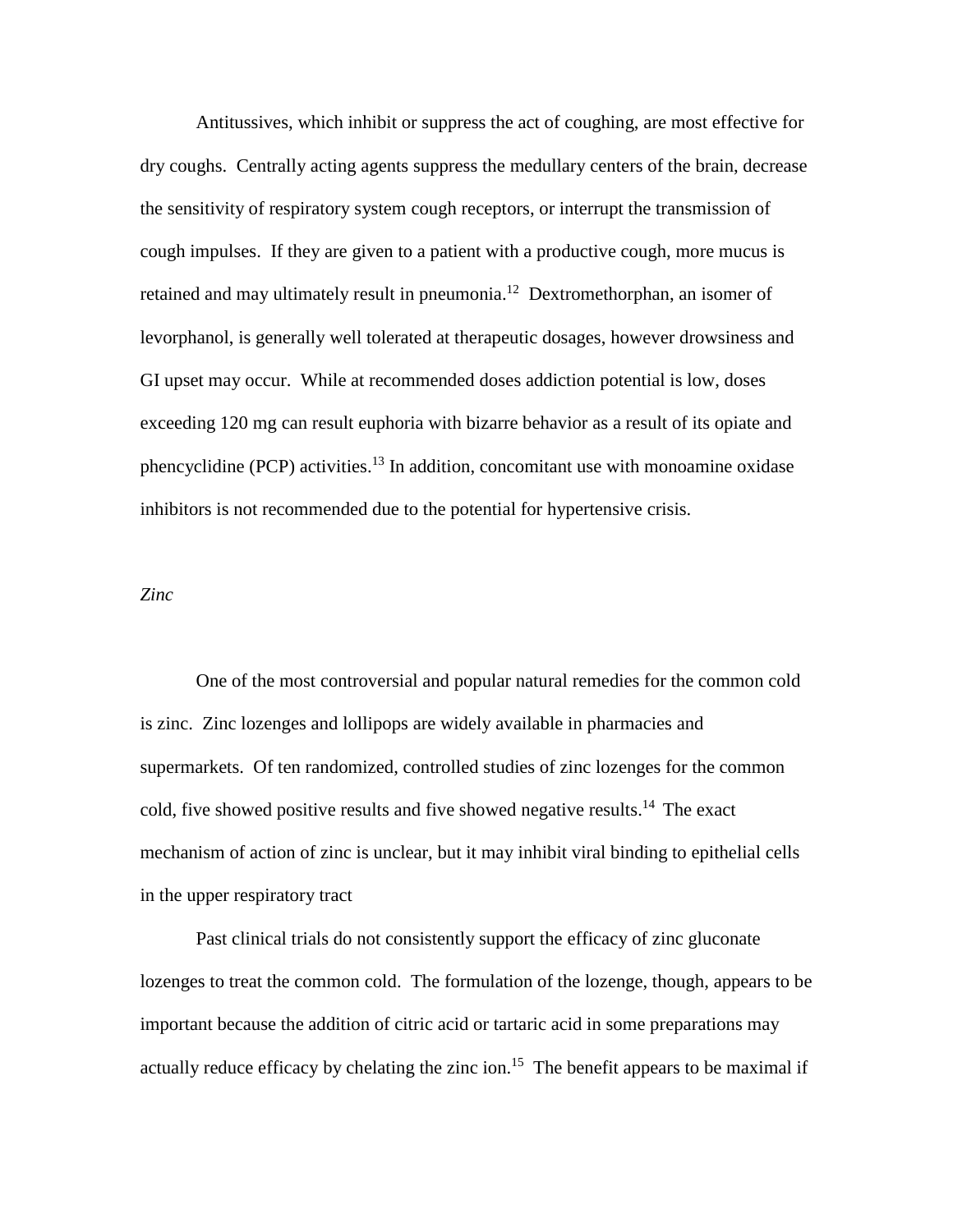the lozenges are started immediately after the onset of symptoms. Common side effects include unpleasant taste, mouth irritation and nausea. Patients should be instructed to take one lozenge every 2 hours while awake and continue for the duration of the illness. To minimize the incidence of nausea, the lozenges should not be taken on an empty stomach. Additionally, citrus containing juices should be avoided within an hour of taking a lozenge to reduce the possibility of chelation of zinc ions.<sup>15</sup>

If a patient decides to use zinc, the pharmacist should advise the patient on conventional OTC medications that are effective for symptom management. Pediatric use should be discouraged until more information on safety and efficacy are available. Common OTC products containing zinc include Cold-Eeze and Zicam.

#### *Vitamin C*

The use of vitamin C to prevent or treat the common cold remains a controversial topic. The proposed mechanism of action is that vitamin C, an antioxidant, neutralizes the large amounts of oxidizing compounds released by neutrophils. An extensive review of 61 trials published between 1940 and 1991 concluded that vitamin C, even in gram doses per day, cannot prevent a cold.<sup>16</sup> However, it has been suggested that large doses, 1-4 grams per day, may decrease the duration and severity of symptoms by 10-29%.<sup>17</sup> The patient should be cautioned that large doses of ascorbic acid could lead to diarrhea and renal stones.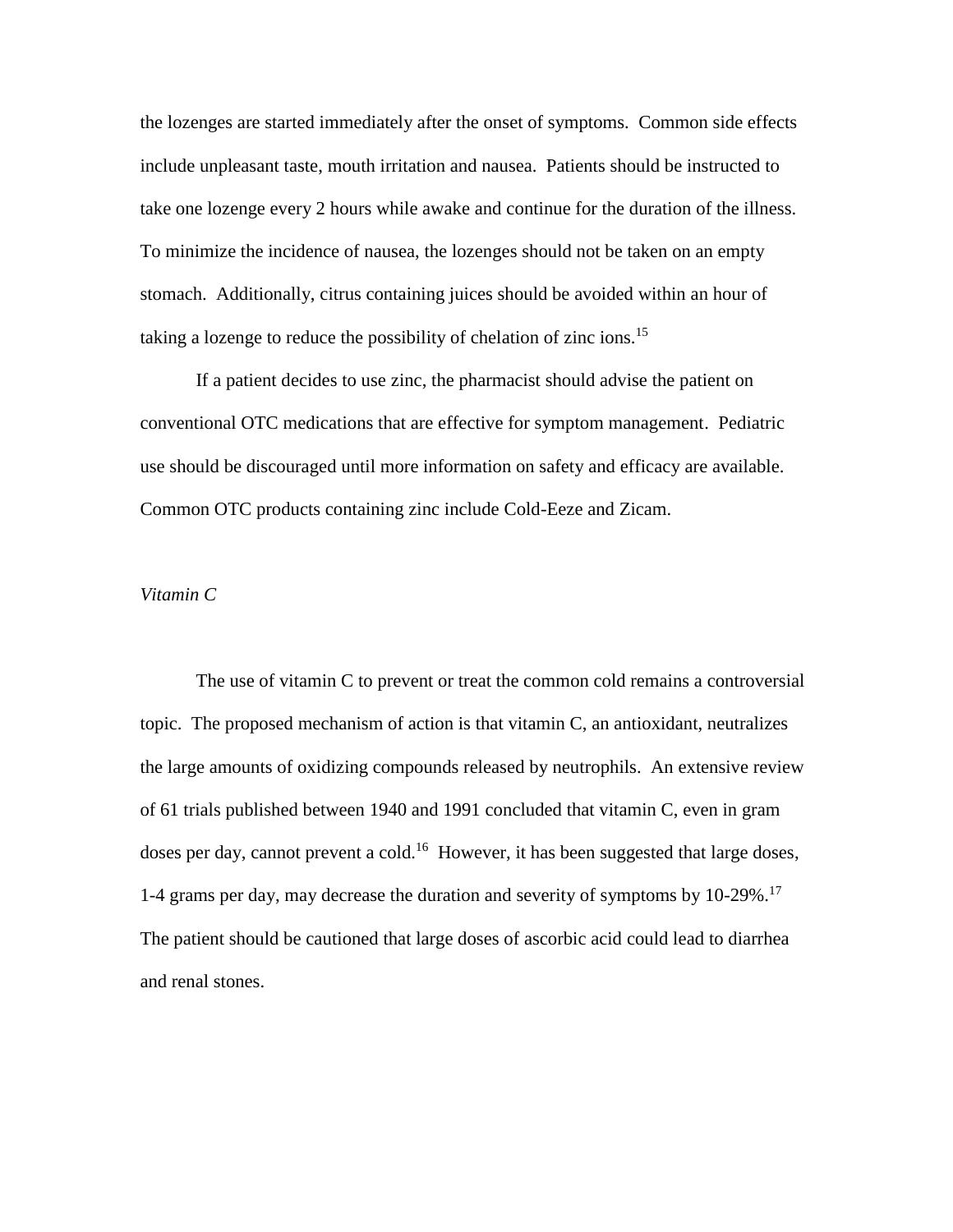#### *Herbals*

Herbal products have recently gained increasing interest with the public as a remedy for the common cold. Studies of efficacy using double-blind, placebo-controlled methods are rare. However, some of the more widely used products will be studied in the near future under the sponsorship of the National Institutes of Health. (Table 4)

#### *Homeopathy*

Homeopathy is based on the theory similars. For example, large doses of drugs that produce symptoms of a disease in healthy people will cure the same symptoms when administered in extremely small amounts.<sup>18</sup> After the many dilutions required for potency, these products probably contain no measurable active ingredient. Although some studies report positive findings, well-designed, clinical trials have yet to be conducted.<sup>19</sup> The lack of valid clinical evidence has not deterred the public from purchasing these products to the tune of millions per year. One popular product is oscillococcinum

Oscillococcinum is a common remedy used by practitioners of homeopathic medicine as well as the public for the treatment of symptoms of the common cold and flu. It contains extremely diluted constituents of autolysed duck heart and liver with literally no "active" ingredient detectable.<sup>19,20</sup> One placebo-controlled study conducted in France in patients with influenza-like symptoms demonstrated a significantly greater number of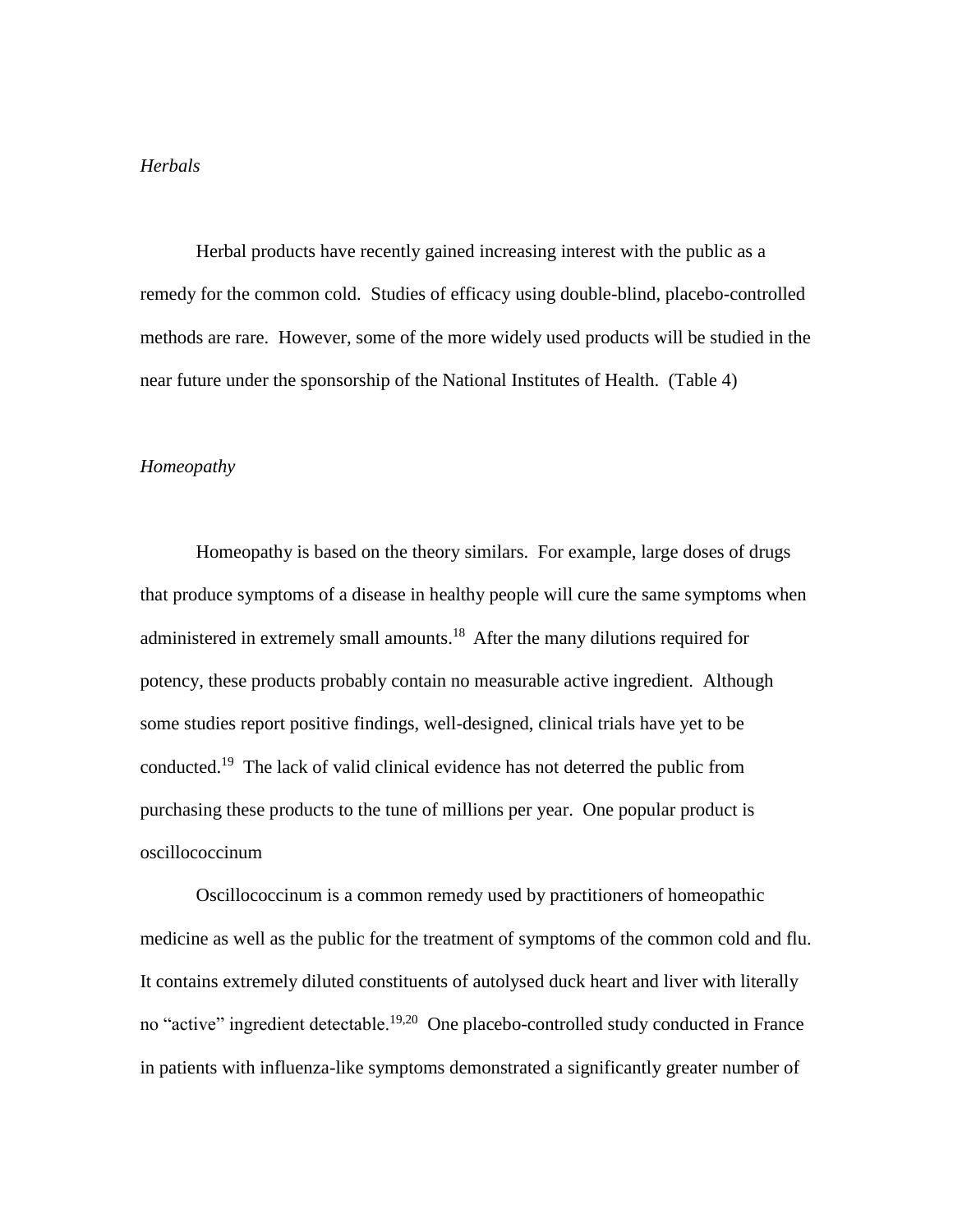patients recovering within 48 hours after initiation of oscillococcinum compared to placebo. However, this study was significantly flawed by multiple factors, rendering the results useless.<sup>20</sup>

#### *Future*

Current drug therapy is aimed at ameliorating the symptoms of the cold, not eliminating the causative virus. Pleconaril is a new investigational antiviral drug with activity against picornoviruses, including rhinoviruses and enteroviruses, a cause of viral meningitis.<sup>21</sup> Initial trials of Pleconaril versus the common cold did not demonstrate a dramatic decrease in cold symptoms, but subsequent trials may show otherwise.

#### *Conclusion*

Despite the numerous OTC products available for symptomatic treatment of the common cold, a definitive cure remains to be discovered. Supportive care remains the mainstay of therapy. Therefore, as pharmacists, it is important that we assess each patient individually, taking into account other disease states and current drug therapy, as we target our counseling and recommendations to the individual's specific symptoms. (Table 5)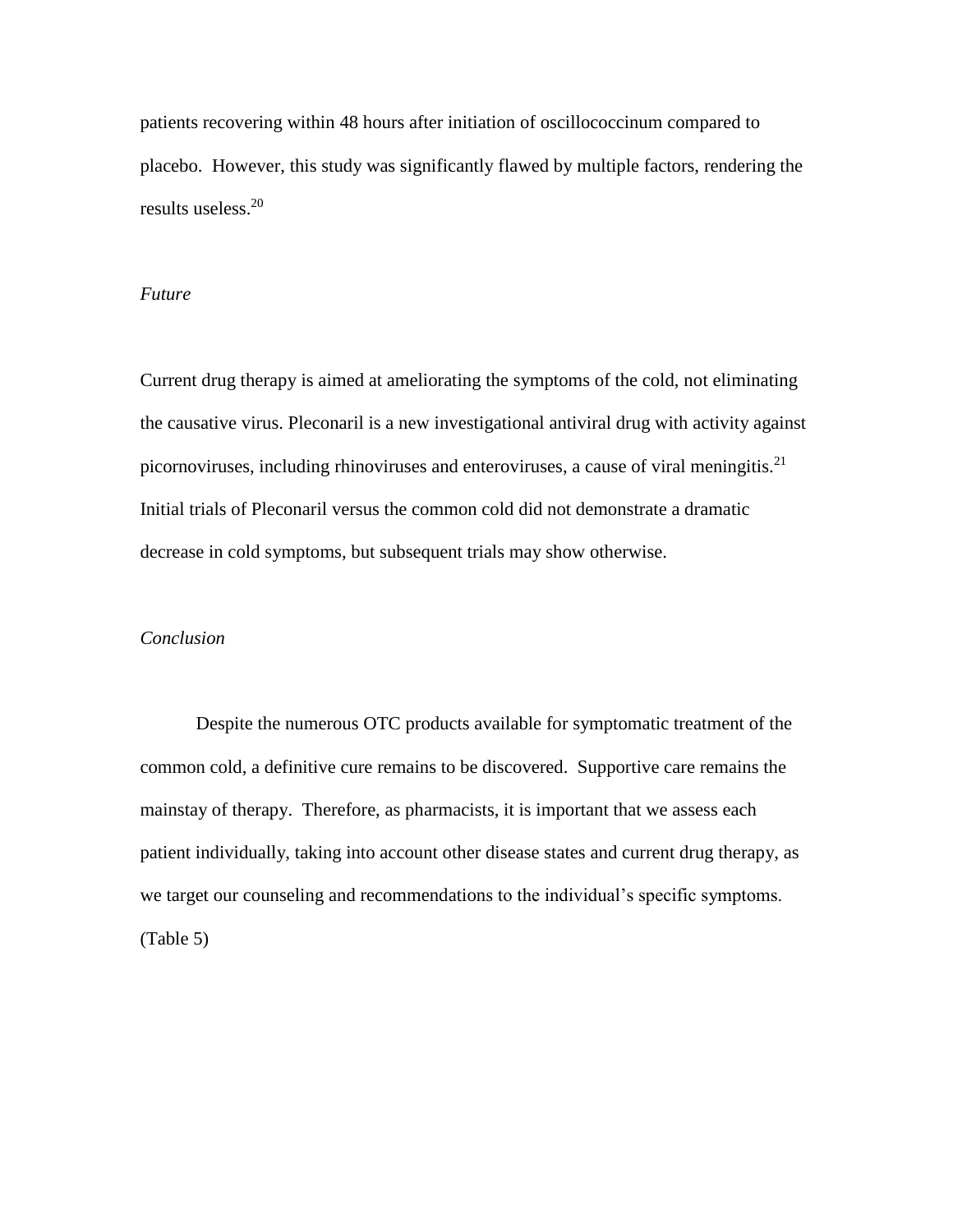#### *References*

- 1. Garibaldi RA: Epidemiology of community-acquired respiratory tract infections in adults. *Am Jour Med* 1985; 78(6B):32-37.
- 2. Denny FW, Collier AM, Henderson FW: Acute respiratory infections in day care. *Rev Infect Dis* 1986; 8: 527-32.
- 3. Monto AS, Sullivan KM: Acute respiratory illness in the community: frequency of illness and the agents involved. *Epidemiol Infect* 1993; 110: 145-60.
- 4. Gwaltney JM Jr: The common cold. *Principles and Practices of Infectious Diseases*, 2nd ed. Mandell GL, Douglas RG, Bennett. Churchill Livingstone., New York, 1995: 561-566.
- 5. Lorber B: The common cold. *J Gen Intern Med* 1996; 11:229-236.
- 6.
- 6*. Current Estimates from the National Health Survey*. Vital and Health Statistics Series 10, No. 160. Washington, DC: Public Health Service; 1986.
- 7. Hilding, DA: Literature Review: the common cold. *ENT Journal* 1994; 73: 639-647.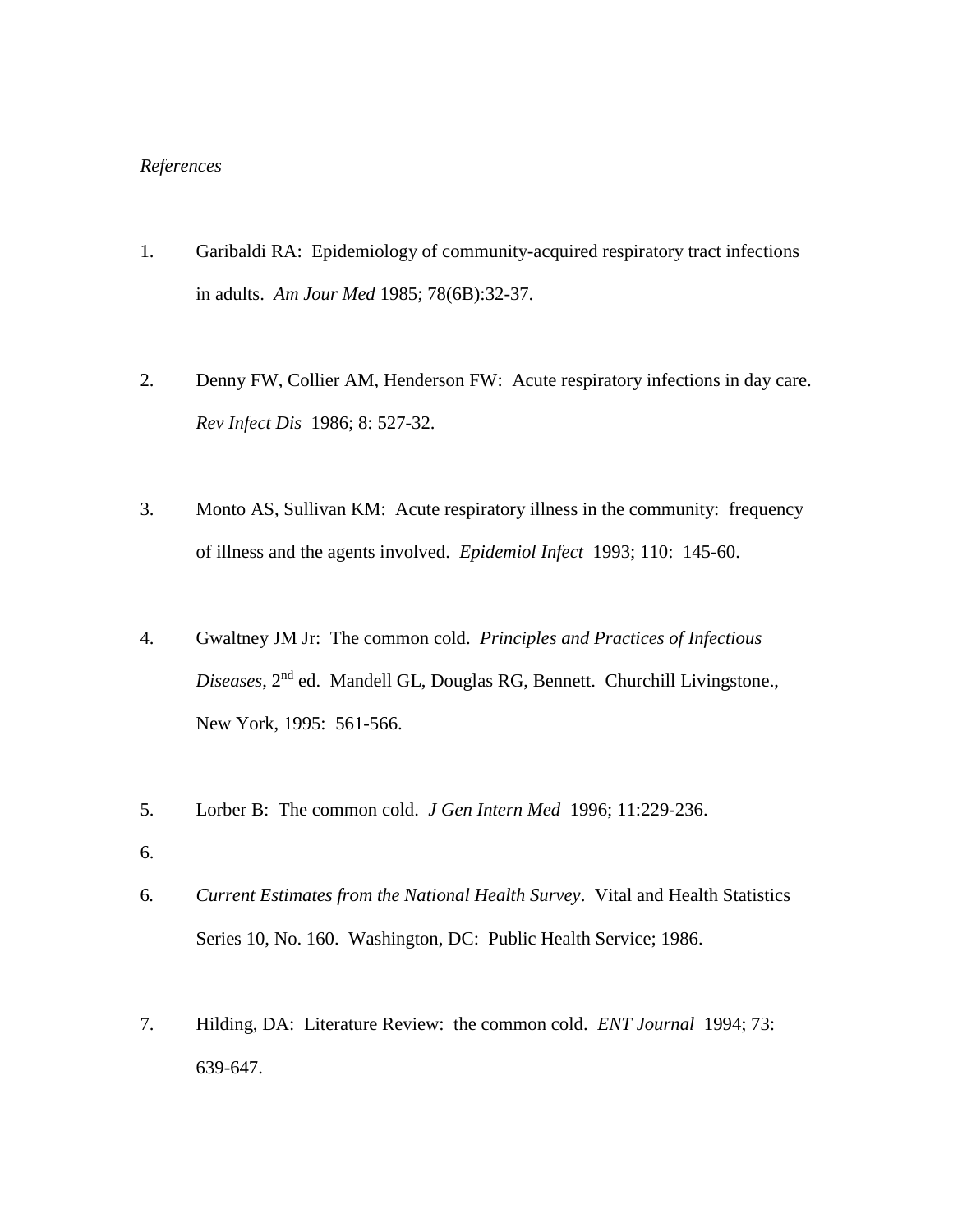- 8. Spector SL: The common cold: current therapy and natural history. *J Allergy Clin Immunol* 1995;95: 1133-1138.
- 9. Fireman P: Pathophysiology and pharmacotherapy of common upper respiratory diseases. *Pharmacotherapy* 1993; 13: 101S-9S.
- 10. Graham NMH, Burrell CJ, Douglas RM, Debelle P, et al: Adverse effects of aspirin, acetaminophen, and ibuprofen on immune function, viral shedding and clinical status in rhinovirus-infected volunteers. *J Infect Dis* 1990;162:1277- 1282.
- 11. Briggs GG, Freeman RK, Yaffe SJ, eds: *Drugs in pregnancy and lactation: a reference guide to fetal and neonatal risk* 4 th ed. Baltimore: Williams & Wilkins; 1994.
- 12. Hendeles L: Efficacy and safety of antihistamines and expectorants in nonprescription cough and cold preparations. *Pharmacotherapy* 1993;13(2): 154-158
- 13. Nordt SP: "DXM": A New Drug of Abuse? *Ann Emer Med* 1998; 31(6):794-95.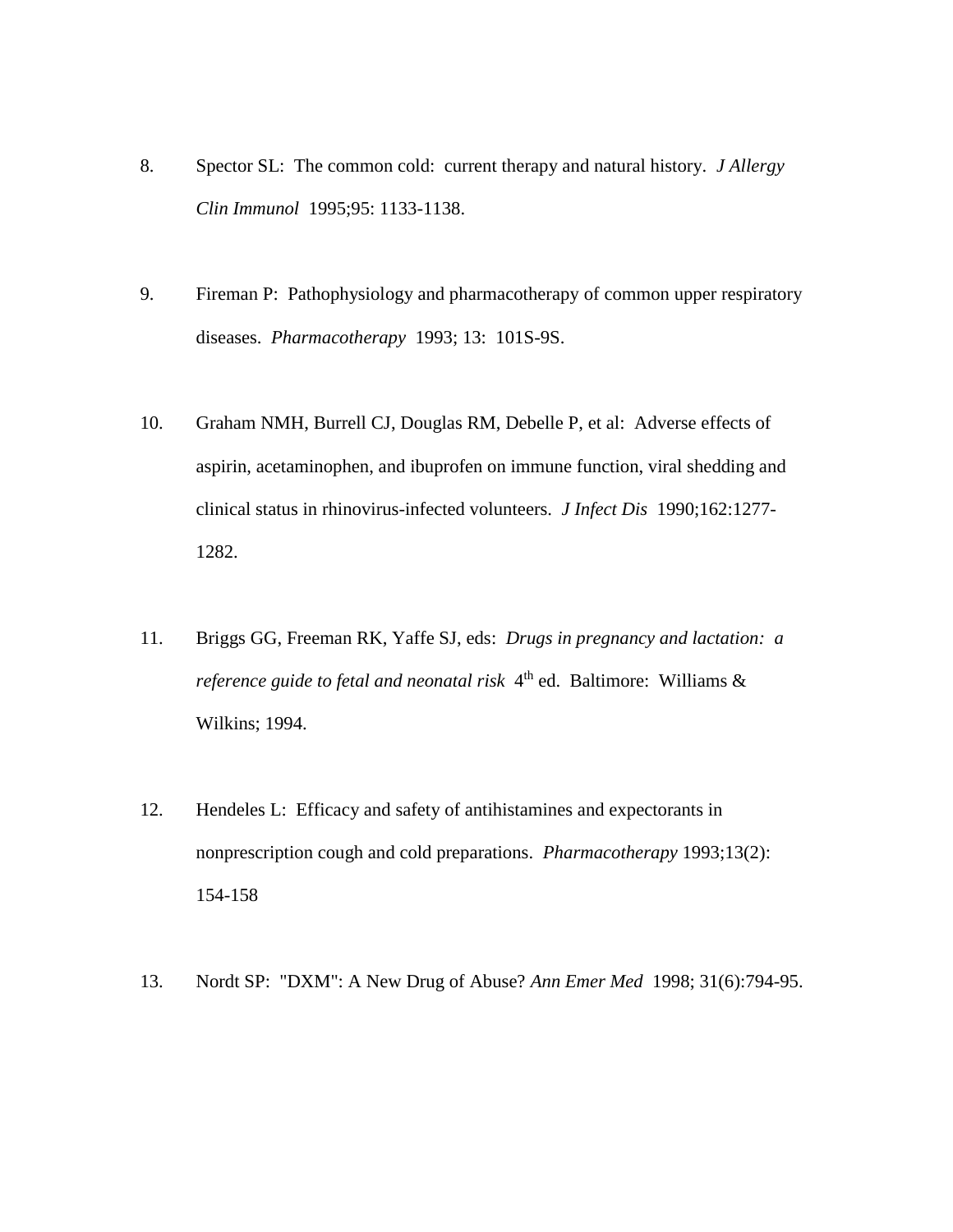14. Gadomski A: A Cure for the Common Cold?: Zinc Again. *JAMA* 1998: 279(24):1999-2000

- 15. Garland ML, Hagmeyer KO: The role of zinc lozenges in treatment of the common cold. *Ann of Pharmacother* 1998;32:63-69.
- 16. Knipschild P: Systemic reviews. Some examples. *Br Med J* 1994; 309: 719-21.

17. Hemila H: Does vitamin C alleviate the symptoms of the common cold? A review of current evidence. *Scand J Infect Dis* 1994;26: 1-6.

- 18. Thomas CL, ed: *Taber's Cyclopedic Medical Dictionary*, 18<sup>th</sup> ed. F.A. Davis Company, Philadelphia. 1997.
- 19. Chavez ML, Chapman RL: Homeopathy. *Hosp Pharm* 1998;33:41-50.
- 20. Ferley P, Zmirou D, D'Adhemar D, Balducci F: A controlled evaluation of a homeopathic preparation in the treatment of influenza-like syndromes. *Br J Clin Pharmacol* 1989;27:329-35.
- 21. Pevear DC, Tull TM, Seipel ME, Groarke JM: Activity of pleconaril against enteroviruses. *Antimic Agents Chemother* 1999; 43(9):2109-15.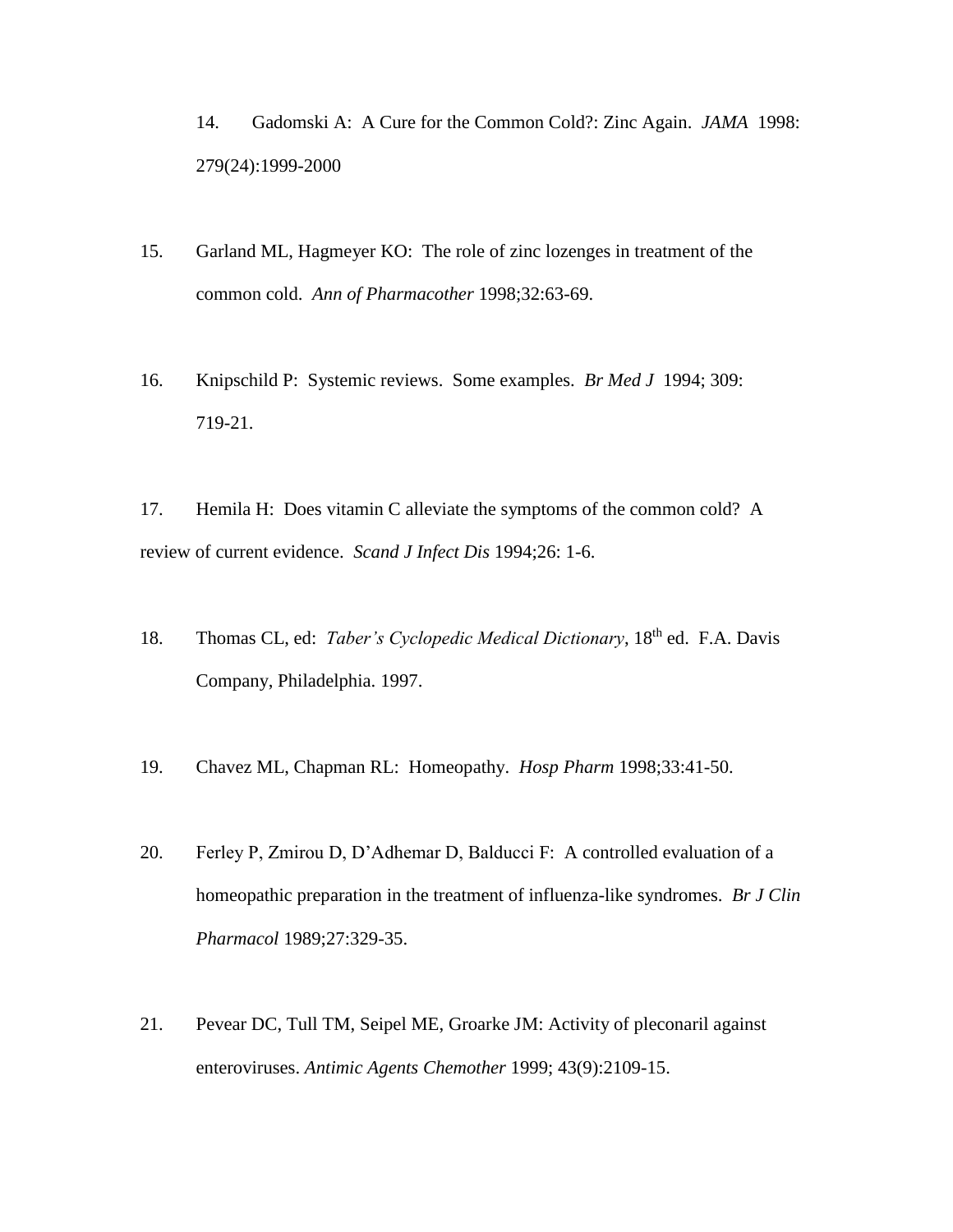- 22. Tyler VE and Foster S. Herbs and Phytomedicinal Products. In: Handbook of Nonprescription Drugs, 11 ed. APhA, Washington DC. 1996:695-713
- 23. Tietze KJ. Cold, Cough, and Allergy Products. In: Handbook of Nonprescription Drugs, 11ed. APhA, Washington DC. 1996:133-156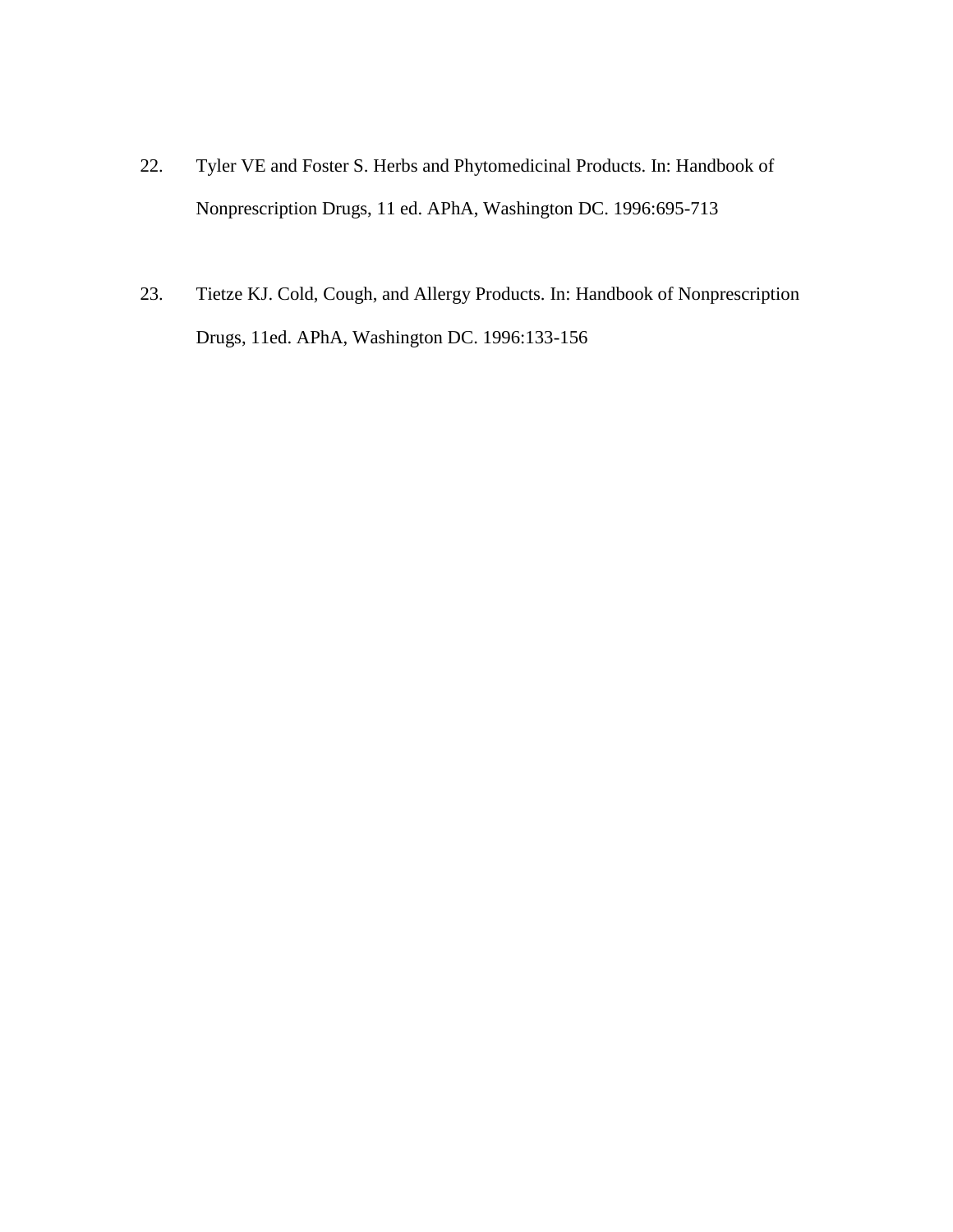| <b>Characteristic</b> | <b>Influenza</b>        | <b>Common Cold</b>  | <b>Bacterial</b>       |
|-----------------------|-------------------------|---------------------|------------------------|
| <b>Presentation</b>   | Generalized             | Local-nose & throat | Systemic               |
| <b>Onset</b>          | Sudden                  | Gradual             | Gradual-sudden         |
| <b>Fever</b>          | High $(>100^{\circ}F)$  | Mild                | High $(>100^{\circ}F)$ |
| <b>Differential</b>   | Headache                | Sneezing            | Chills                 |
| symptoms              | Chills                  | Nasal congestion    | Chest pain             |
|                       | Muscle pains            | Sore throat         | Productive cough       |
|                       | Nonproductive Cough     | Productive cough    | Tachycardia            |
|                       | Sore throat             |                     | Tachypnea              |
|                       | Anorexia                |                     |                        |
| Fatigue,              | Extreme                 | Mild                | Extreme                |
| weakness, &           |                         |                     |                        |
| exhaustion            |                         |                     |                        |
| <b>Duration</b>       | 1-5 days high fever; 1- | 1 week; rapid       | variable               |
|                       | 3 weeks symptoms        | recovery            |                        |
| <b>Complications</b>  | Pneumonia; bronchitis   | Earache             | Sepsis                 |

Table 1 Influenza vs. Common Cold vs. Bacterial Infection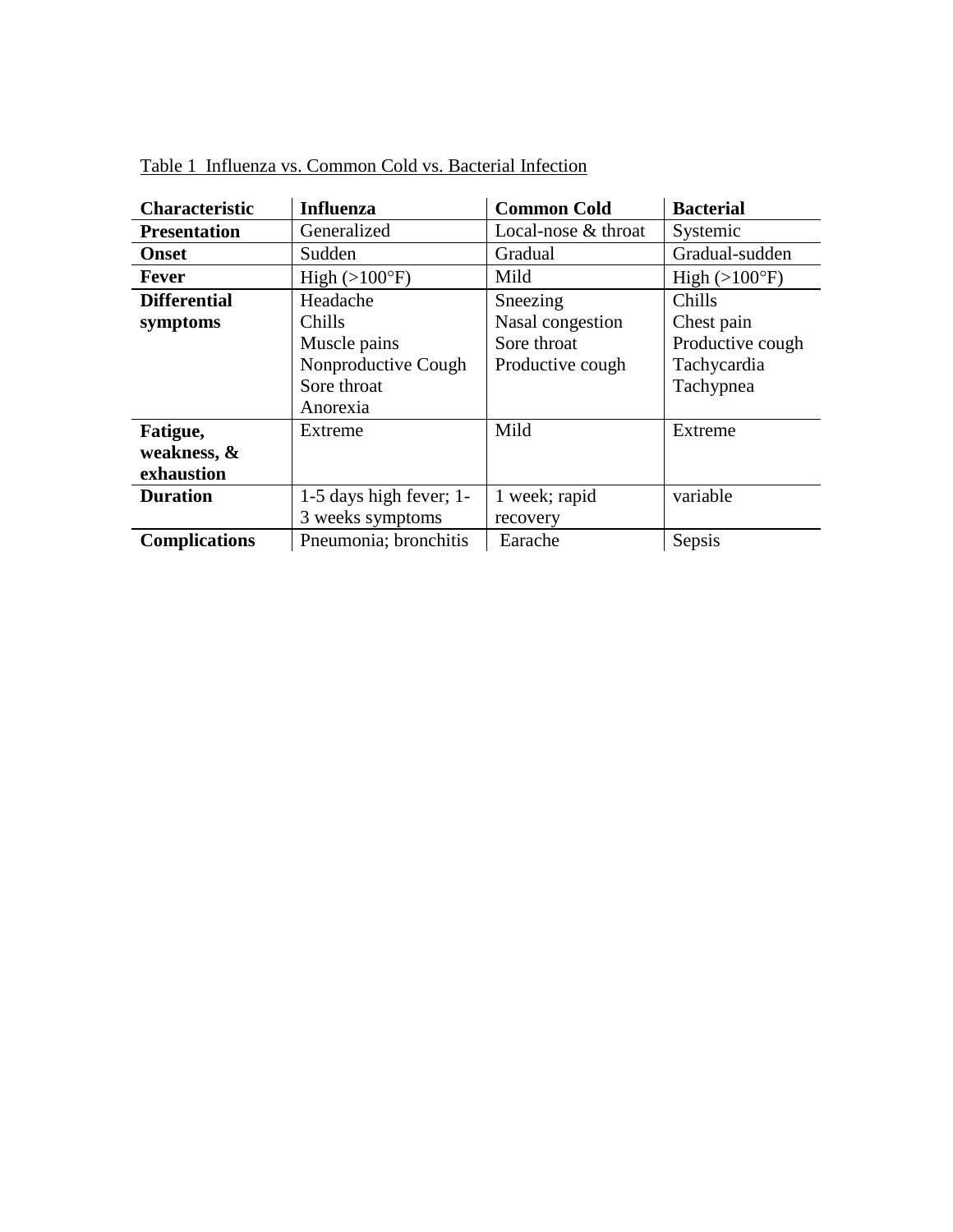| <b>Symptom</b>                                | <b>Treatment</b>                        |  |
|-----------------------------------------------|-----------------------------------------|--|
| Nasal congestion and discharge                | Decongestants                           |  |
|                                               | Systemic                                |  |
|                                               | Ephedrine                               |  |
|                                               | Phenylephrine                           |  |
|                                               | Phenylpropanolamine                     |  |
|                                               | Pseudoephedrine                         |  |
|                                               | <b>Inhalers</b>                         |  |
|                                               | Desoxyephedrine                         |  |
|                                               | Propylhexedrine                         |  |
|                                               | Topical (duration)                      |  |
|                                               | <b>Short Acting (4-6 hours)</b>         |  |
|                                               | Ephedrine                               |  |
|                                               | Epinephrine                             |  |
|                                               | Naphazoline                             |  |
|                                               | Phenylephrine                           |  |
|                                               | Tetrahydrazoline                        |  |
|                                               | <b>Intermediate Acting (8-10 hours)</b> |  |
|                                               | Xylometazoline                          |  |
|                                               | <b>Long Acting</b>                      |  |
|                                               | Oxymetazoline                           |  |
|                                               | Ophthalmic                              |  |
|                                               | Epinephrine                             |  |
|                                               | Naphazoline                             |  |
|                                               | Oxymetazoline                           |  |
|                                               | Phenylephrine                           |  |
|                                               | Tetrahydrazoline                        |  |
| Cough                                         | Hydration                               |  |
|                                               | Antitussives                            |  |
|                                               | Expectorants                            |  |
|                                               | Cool mist/steam vapors                  |  |
| Sore throat                                   | Saline gargles                          |  |
|                                               | Local anesthetics                       |  |
|                                               | Systemic analgesics                     |  |
| Feverishness and headache<br>$\sim$<br>$\sim$ | Systemic analgesics                     |  |

## Table 2 Symptomatic OTC Treatment of the Common Cold

Adapted from reference 23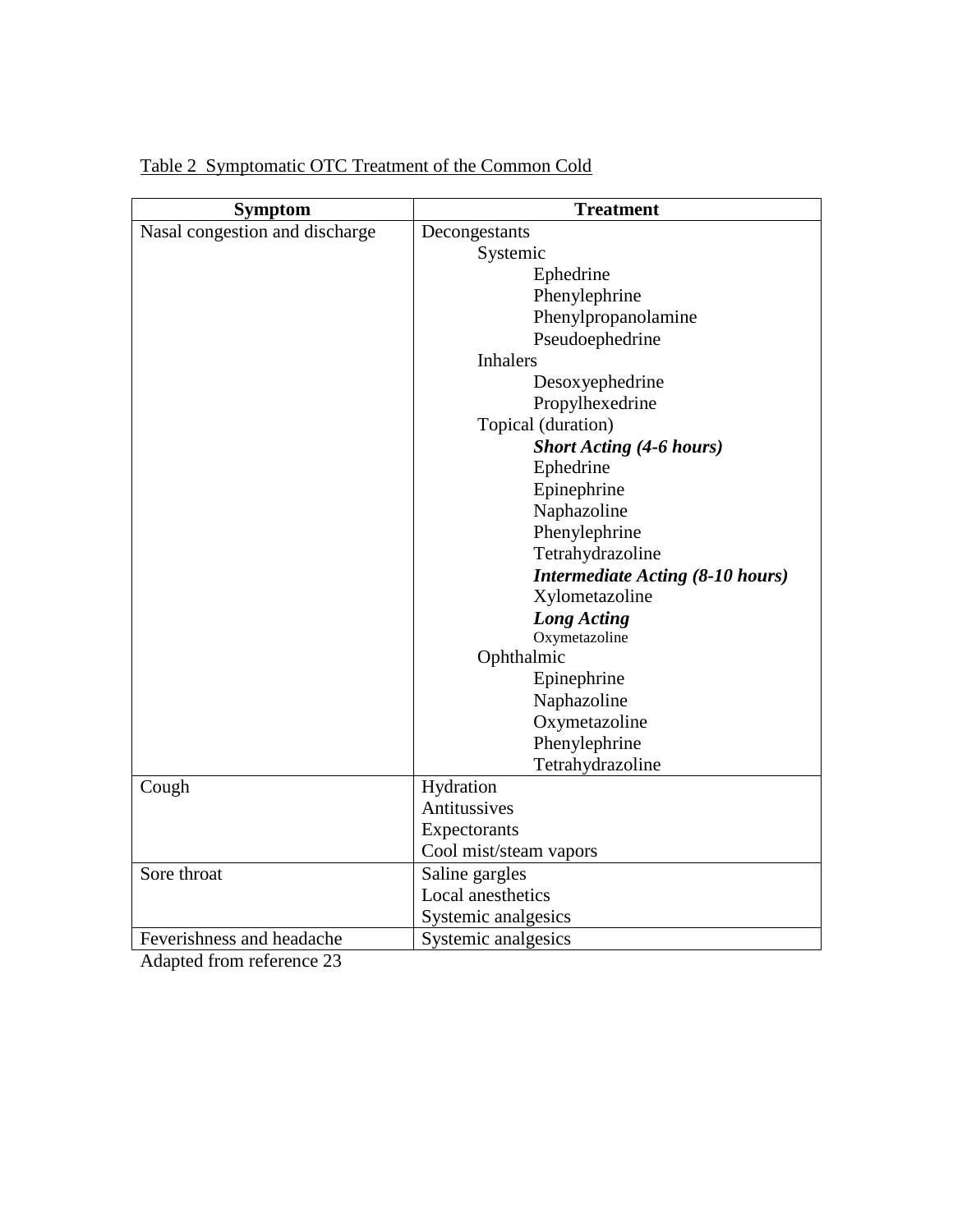| <b>Target Symptoms</b> | <b>Systemic Effects</b>     | <b>Adverse Effects</b>           | <b>Potential</b>                        |
|------------------------|-----------------------------|----------------------------------|-----------------------------------------|
|                        |                             |                                  | <b>Contraindications</b>                |
| <b>Blood vessels</b>   | Constricts                  | Hypertension                     | Hypertensive<br>patients                |
|                        |                             |                                  | MAOI use within<br>past 2 weeks         |
| <b>Heart</b>           | <b>Stimulates</b>           | Tachycardia                      | Arrhythmia<br>Cardiovascular<br>disease |
| Eye                    | Constricts radial<br>muscle | Increase intraocular<br>pressure | <b>Glaucoma</b>                         |
| Genitourinary          | Constricts bladder          | Obstructs urinary                | <b>BPH</b>                              |
| tract                  | sphincter                   | flow                             |                                         |
| <b>Exocrine glands</b> | <b>Stimulates</b>           | Hyperthyroidism                  | Hyperthyroidism                         |
|                        |                             | Hyperglycemia                    | <b>Diabetes</b>                         |
| <b>Central nervous</b> | <b>Stimulates</b>           | Excitability                     | Seizures                                |
| system                 |                             |                                  |                                         |

Table 3 Adverse Effects and Potential Contraindications of Decongestants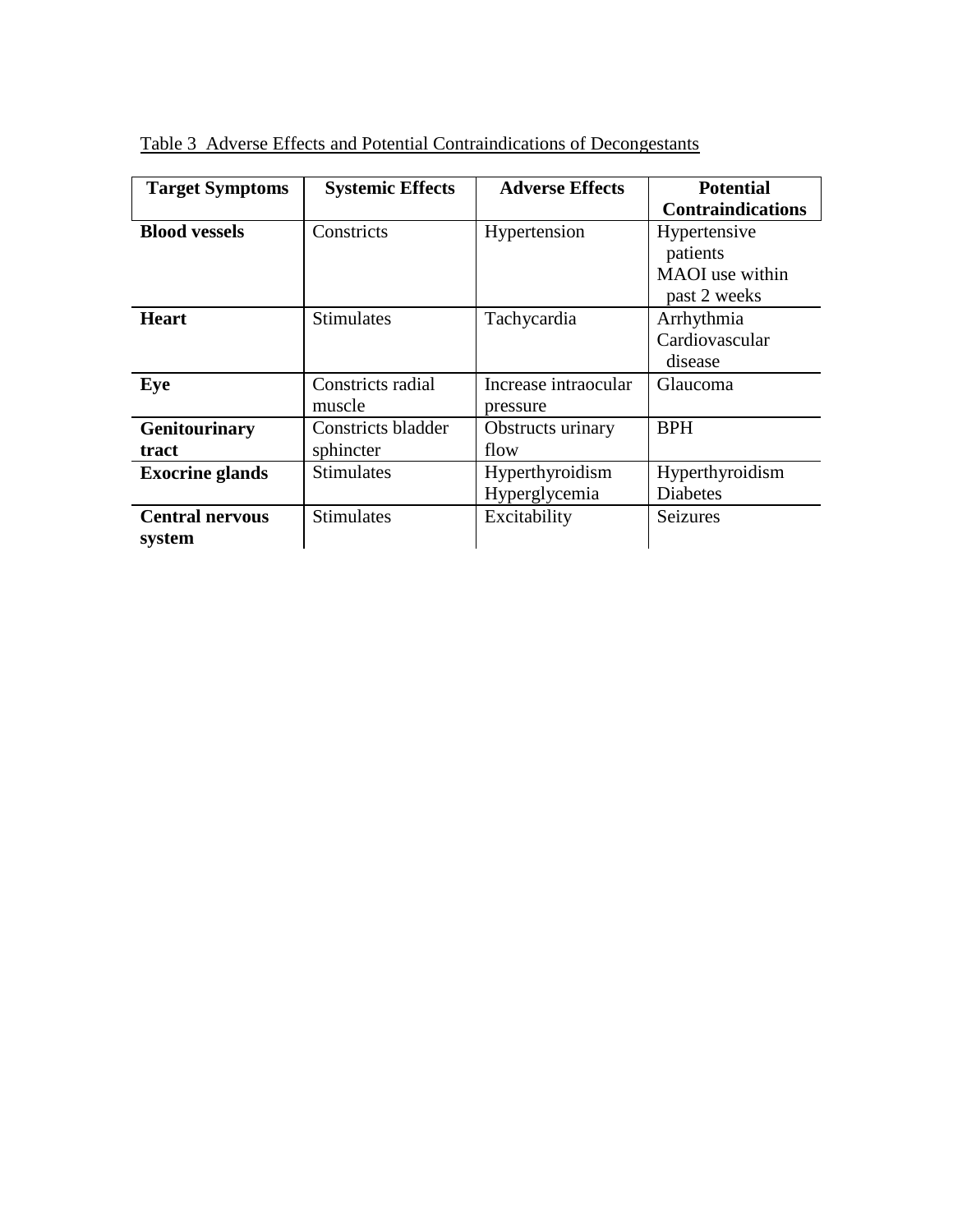Table 4 Herbal Products

| <b>Herb</b>        | <b>Use</b>                                                                                                   | <b>Clinical Considerations</b>                                                                                                                                                                                                                       |
|--------------------|--------------------------------------------------------------------------------------------------------------|------------------------------------------------------------------------------------------------------------------------------------------------------------------------------------------------------------------------------------------------------|
| Echinacea          | Supportive therapy for<br>colds and chronic infections<br>of the respiratory tract;<br>immunostimulant       | Cross sensitivity in<br>$\bullet$<br>patients allergic to<br>sunflower seeds<br>Caution in patients with<br>autoimmune disease,<br>AIDS, or leukemia<br>because of T-cell and<br>macrophage stimulation<br>Not recommended for<br>chronic use        |
| Ephedra (Ma Huang) | Bronchial asthma (produces<br>bronchodilation,<br>vasoconstriction, and<br>reductions in bronchial<br>edema) | Avoid in patients with<br>$\bullet$<br>cardiac conditions,<br>HTN, diabetes, or<br>thyroid disease<br>Side effects:<br>$\bullet$<br>nervousness, insomnia,<br>palpitation<br>Avoid concomitant use<br>with decongestants,<br>weight control products |
| Goldenseal         | Antimicrobial, astringent,<br>and antihemorrhagic<br>activity in the treatment of<br>mucosal inflammation    | Absolute<br>$\bullet$<br>Contraindicated in<br>pregnancy                                                                                                                                                                                             |
| Horehound          | Expectorant, antitussive                                                                                     | FDA declared<br>$\bullet$<br>ineffective as a cough<br>suppressant and<br>expectorant                                                                                                                                                                |

Adapted from reference 22